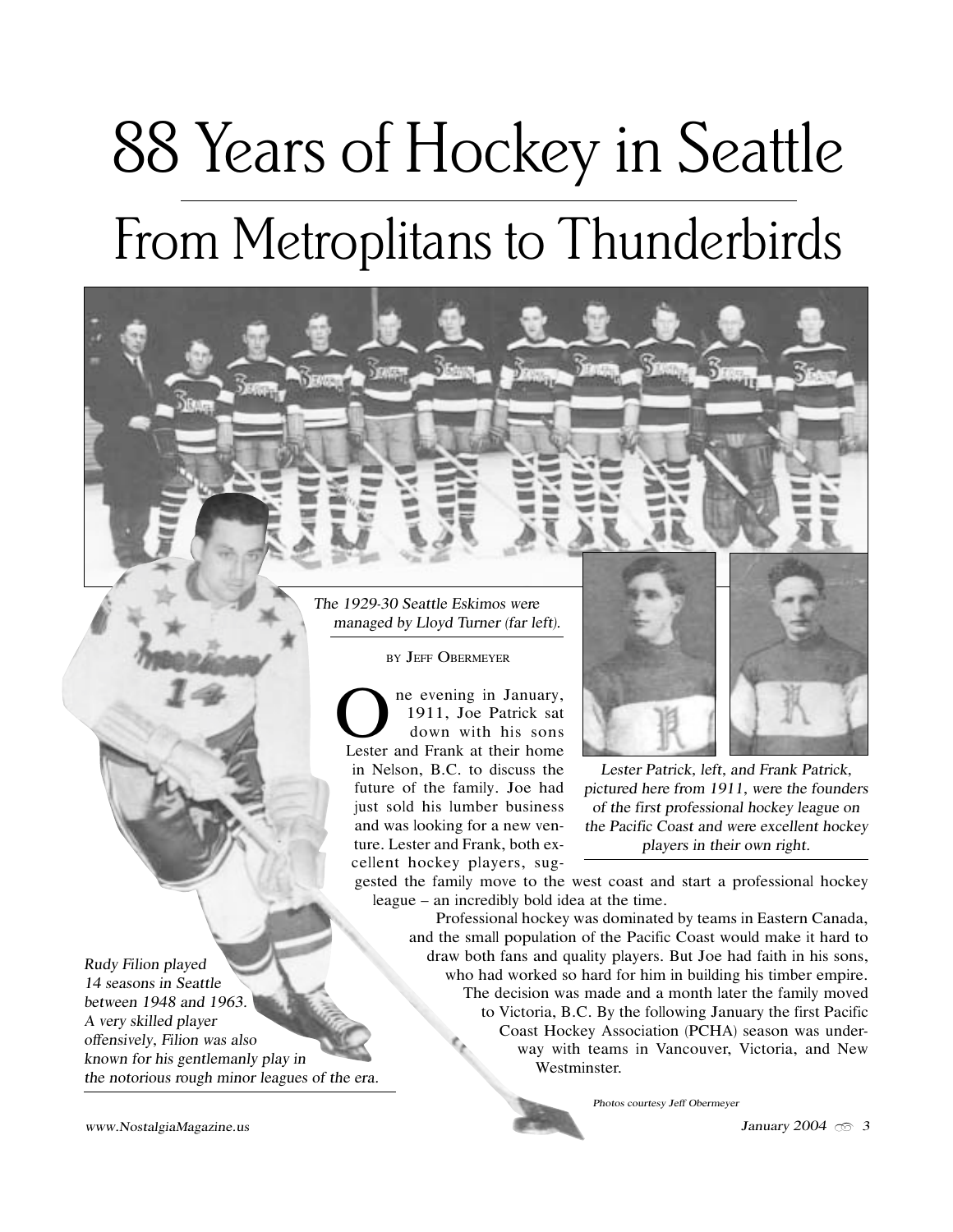

Th<sup>e</sup> Seattl<sup>e</sup> Eskimo<sup>s</sup> <sup>a</sup>nd <sup>t</sup>hei<sup>r</sup> <sup>o</sup>pponent<sup>s</sup> <sup>a</sup>r<sup>e</sup> <sup>r</sup>eady <sup>t</sup><sup>o</sup> <sup>s</sup>tar<sup>t</sup> <sup>a</sup> gam<sup>e</sup> i<sup>n</sup> <sup>t</sup>h<sup>e</sup> Civi<sup>c</sup> Arena, <sup>c</sup>irca 1930.

### First Period – 1915 – 1924

In the <sup>s</sup>ummer of 1915, the Patrick<sup>s</sup> decided to expand the league to four teams. The newest franchise was the Seattle Metropolitans, and work got underway in August on an indoor ice rink – The Seattle Arena.

Located at the corner of Fifth Avenue and University Street, the Seattle Arena could seat just over 4,000 fans for hockey and had an ice <sup>s</sup>urface 200 feet long and 83 feet wide. It opened for business on November 12, 1915 with an ice <sup>s</sup>kating exhibition, which included <sup>s</sup>kating by the new manager of the Metropolitans, Pete Muldoon.

Born Linton Muldoon Tracy, Muldoon made a name for himself as a professional boxer and lacrosse player before trying hi<sup>s</sup> hand at hockey management. In addition to operating hockey <sup>c</sup>lub<sup>s</sup> in Portland and Seattle, he would also spend a season coaching the Chicago <sup>B</sup>lack Hawk<sup>s</sup> in the NHL.

When he was fired from the Chicago job by owner Frederi<sup>c</sup> McLaughlin in 1927, Muldoon told the owner that Chicago would never again finish a season in first place. "Muldoon'<sup>s</sup> Curse," as it became know, was a legacy that would haunt Chicago fans and player<sup>s</sup> until it

Th<sup>e</sup> Seattl<sup>e</sup> Aren<sup>a</sup> <sup>w</sup>a<sup>s</sup> located on th<sup>e</sup> <sup>c</sup>orne<sup>r</sup> <sup>o</sup>f Fifth Avenu<sup>e</sup> <sup>a</sup>nd University Stree<sup>t</sup> <sup>a</sup>nd <sup>w</sup>a<sup>s</sup> <sup>t</sup>h<sup>e</sup> hom<sup>e</sup> <sup>o</sup>f <sup>t</sup>h<sup>e</sup> Seattl<sup>e</sup> Metropolitan<sup>s</sup> fro<sup>m</sup> 1915 <sup>t</sup>hrough 1924. Afte<sup>r</sup> <sup>t</sup>ha<sup>t</sup> i<sup>t</sup> <sup>w</sup>a<sup>s</sup> <sup>c</sup>onverted <sup>t</sup><sup>o</sup> <sup>a</sup> parking garage <sup>a</sup>nd <sup>e</sup>ventu<sup>a</sup>lly <sup>t</sup>or<sup>n</sup> d<sup>o</sup>w<sup>n</sup> i<sup>n</sup> <sup>t</sup>h<sup>e</sup> 1960<sup>s</sup>.

Phot<sup>o</sup> <sup>c</sup>ourtesy Dav<sup>e</sup> Eskenazi Collection.

was broken in 1967, when the <sup>B</sup>lack Hawk<sup>s</sup> finally finished an NHL regular season in first place.

The Met<sup>s</sup> (as they were known) played their first game in the Seattle Arena on December 7, 1915, defeating Victoria by a score of 3-2. They would go on to finish the season with a respectable 9-9 record and routinely drew <sup>c</sup>rowd<sup>s</sup> of over 3,000 fans for home games. The next season the Met<sup>s</sup> were the top team in the PCHA, finishing with a 16-8 record. Thi<sup>s</sup> earned them the right to play the Montreal Canadians for the Stanley Cup, awarded annually to the top professional team in North America.

The Canadians traveled west for a five game series against Seattle. After losing the first game, the Met<sup>s</sup> took three <sup>s</sup>traight from Montreal and became the first American team to win the Stanley Cup.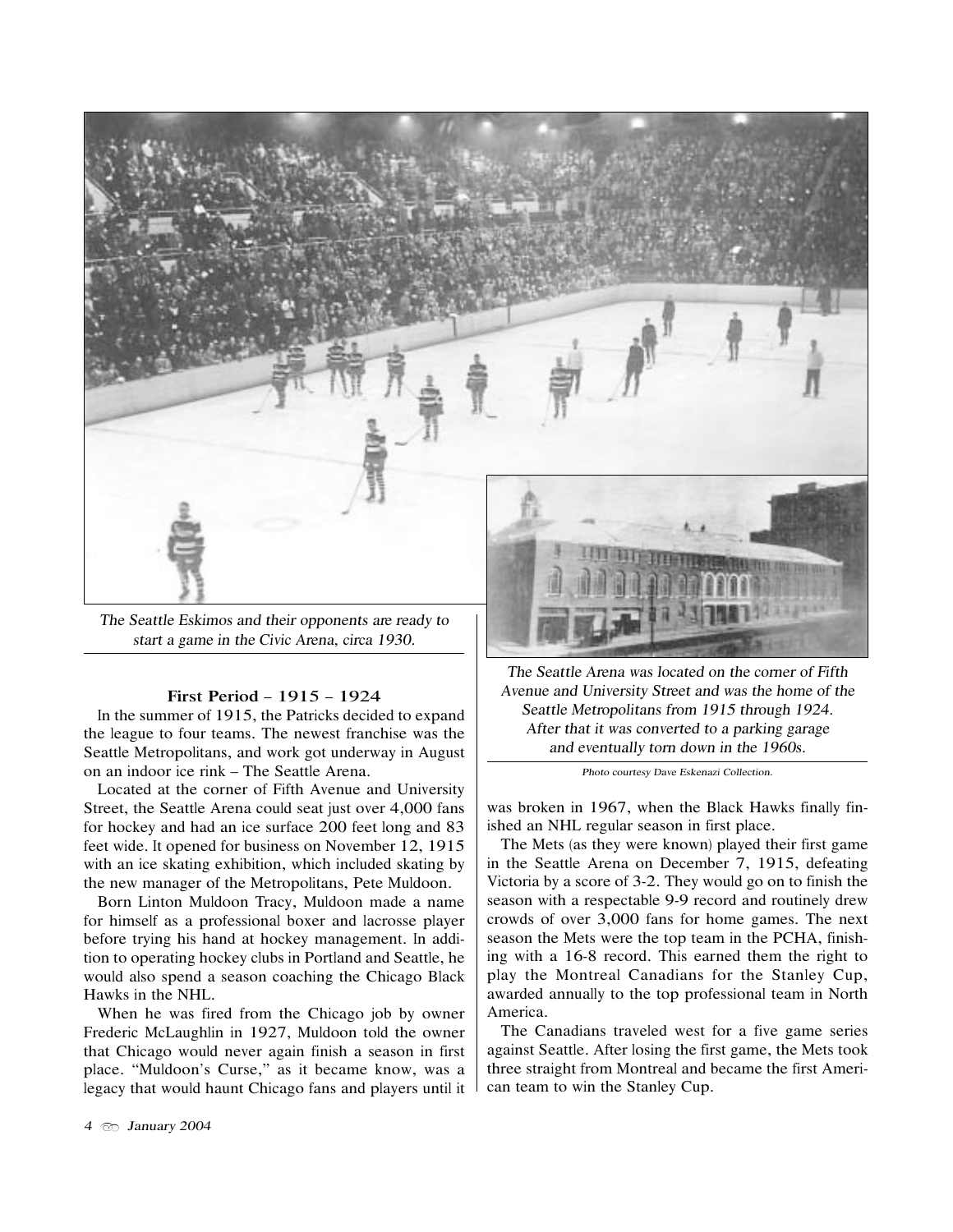

Mino<sup>r</sup> leagu<sup>e</sup> hock<sup>e</sup>y ha<sup>s</sup> <sup>a</sup>lway<sup>s</sup> bee<sup>n</sup> <sup>a</sup> <sup>r</sup>ough game, <sup>a</sup><sup>s</sup> ca<sup>n</sup> b<sup>e</sup> <sup>s</sup>ee<sup>n</sup> her<sup>e</sup> <sup>a</sup><sup>s</sup> Jack Tomso<sup>m</sup> <sup>o</sup>f <sup>t</sup>h<sup>e</sup> Seattl<sup>e</sup> Oly<sup>m</sup>pic<sup>s</sup> (left) get<sup>s</sup> int<sup>o</sup> <sup>a</sup> disagreemen<sup>t</sup> <sup>w</sup>ith <sup>a</sup><sup>n</sup> <sup>o</sup>pposing pl<sup>a</sup>ye<sup>r</sup> <sup>w</sup>hil<sup>e</sup> <sup>t</sup>h<sup>e</sup> <sup>r</sup>eferee <sup>t</sup>rie<sup>s</sup> <sup>t</sup><sup>o</sup> <sup>s</sup>eparat<sup>e</sup> <sup>t</sup>hem. Circa 1941.

The Met<sup>s</sup> would again face Montreal in Seattle for the Stanley Cup in 1919, but thi<sup>s</sup> time with a much different result. After the fifth game, a number of the Montreal player<sup>s</sup> were <sup>s</sup>truck down by the influenza epidemi<sup>c</sup> which was <sup>s</sup>weeping the <sup>g</sup>lobe in the wake of World War I. Montreal was unable to ice a team, and the health department called off the series for fear of spreading the disease.

It would mark the first and only year that the Stanley Cup was not awarded from it'<sup>s</sup> inception in 1893 to the present day.

The Metropolitans would play for the Stanley Cup once more, when they were defeated in Ottawa in the spring of 1920. They continued to play in the PCHA through the 1923-24 season, but were forced to cease operations due to declining attendance. The Seattle Arena was converted into a parking garage and with the loss of the only indoor ice rink in the <sup>c</sup>ity, there would be no more hockey in Seattle for the foreseeable future.

#### Second Period – 1928 – 1948

Things took a turn for the better with the construction of the Civi<sup>c</sup> Arena in 1927. Located on what i<sup>s</sup> today the corner of 4th Avenue North and Mercer Street, the Arena was designed as an all-purpose building capable of housing a wide range of events, including ice hockey (it would continue to host hockey games until 1995).

Pete Muldoon returned from Chicago and put together a <sup>g</sup>roup of investor<sup>s</sup> to incorporate the Seattle Ice Skating and Hockey Association and establish a new team – the Seattle Eskimos. The new team would begin play in the fall of 1928 in the semi-professional Pacific Coast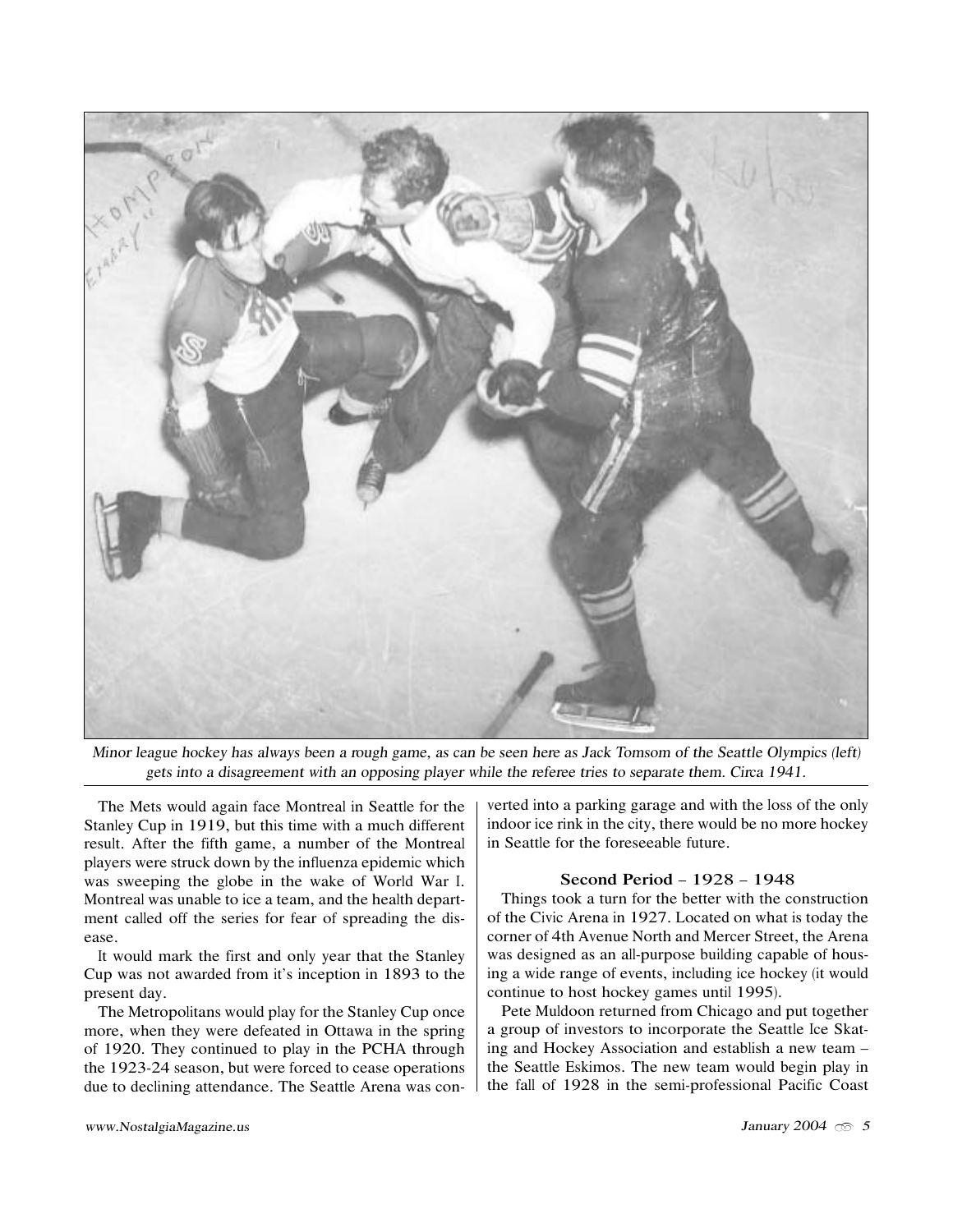

Hockey League (PCHL) along with <sup>c</sup>lub<sup>s</sup> from Vancouver, Victoria and Portland.

Not content to run hi<sup>s</sup> hockey operation in Seattle only, Muldoon had plans to put a new hockey <sup>c</sup>lub in Tacoma as well. On March 13, 1929, he traveled to Tacoma to look for a location to build a new ice arena. It was during thi<sup>s</sup> trip that Muldoon <sup>s</sup>uffered a heart attack which killed him. At the age of 47, the father of Seattle hockey was dead.

The Eskimos continued on without their leader, and would play two more seasons before the demise of the PCHL in 1931.

Picking up where the professional<sup>s</sup> left off, the amateur Seattle City League took center <sup>s</sup>tage for the next two seasons. The four-team league featured teams from Ballard and West Seattle, as well as sponsored teams <sup>s</sup>uch as Washington Athleti<sup>c</sup> Club and Hullin'<sup>s</sup> Terminal. While the quality of play was diminished, the amateur<sup>s</sup> <sup>s</sup>till drew <sup>s</sup>trong <sup>c</sup>rowd<sup>s</sup> to the Civi<sup>c</sup> Arena, often playing Sunday night double headers.

The semi-professional game returned to Seattle from 1934 to 1941, with the arrival of the Sea Hawks. Playing in the North West Hockey League, the Sea Hawk<sup>s</sup> won league championships in 1936 and 1938 under the lead-

ership of former Metropolitan and future Hockey Hall of Famer Frank Foyston. They shared the Civi<sup>c</sup> Arena with the City League, which <sup>s</sup>till main-

## Guyle Fielder A Seattle Champion

Guyle Fielder had a 23-year professional hockey career. His most productive 15 seasons were spent in Seattle playing for the Bombers, Americans, and Totems between 1953 and 1969.

<sup>D</sup>uring hi<sup>s</sup> time in Seattle, Fielder led the Western Hockey League in assist<sup>s</sup> twelve times, total point<sup>s</sup> scored nine times, and was named the league'<sup>s</sup> Most Valuable Player on <sup>s</sup>ix occasions. He i<sup>s</sup> the WHL all-time leader in games played, assists, and points scored. He also led the Totems to three WHL championships.

Standing five feet nine inches tall and weighing 160 pounds, Fielder was a small player, even by the <sup>s</sup>tandard<sup>s</sup> of the era. Playing at center, he was known throughout hockey for hi<sup>s</sup> tremendou<sup>s</sup> <sup>s</sup>tick-handling and passing <sup>s</sup>kills. He did get a few opportunities in the National Hockey League with Chicago, Boston, and Detroit, but could never seem to find a home in the bi<sup>g</sup> leagues and he alway<sup>s</sup> came back to the WHL.

Playing professionally until the age of 42, he is the all-time minor league scoring leader and widely acknowledged as the <sup>g</sup>reatest minor league hockey player ever.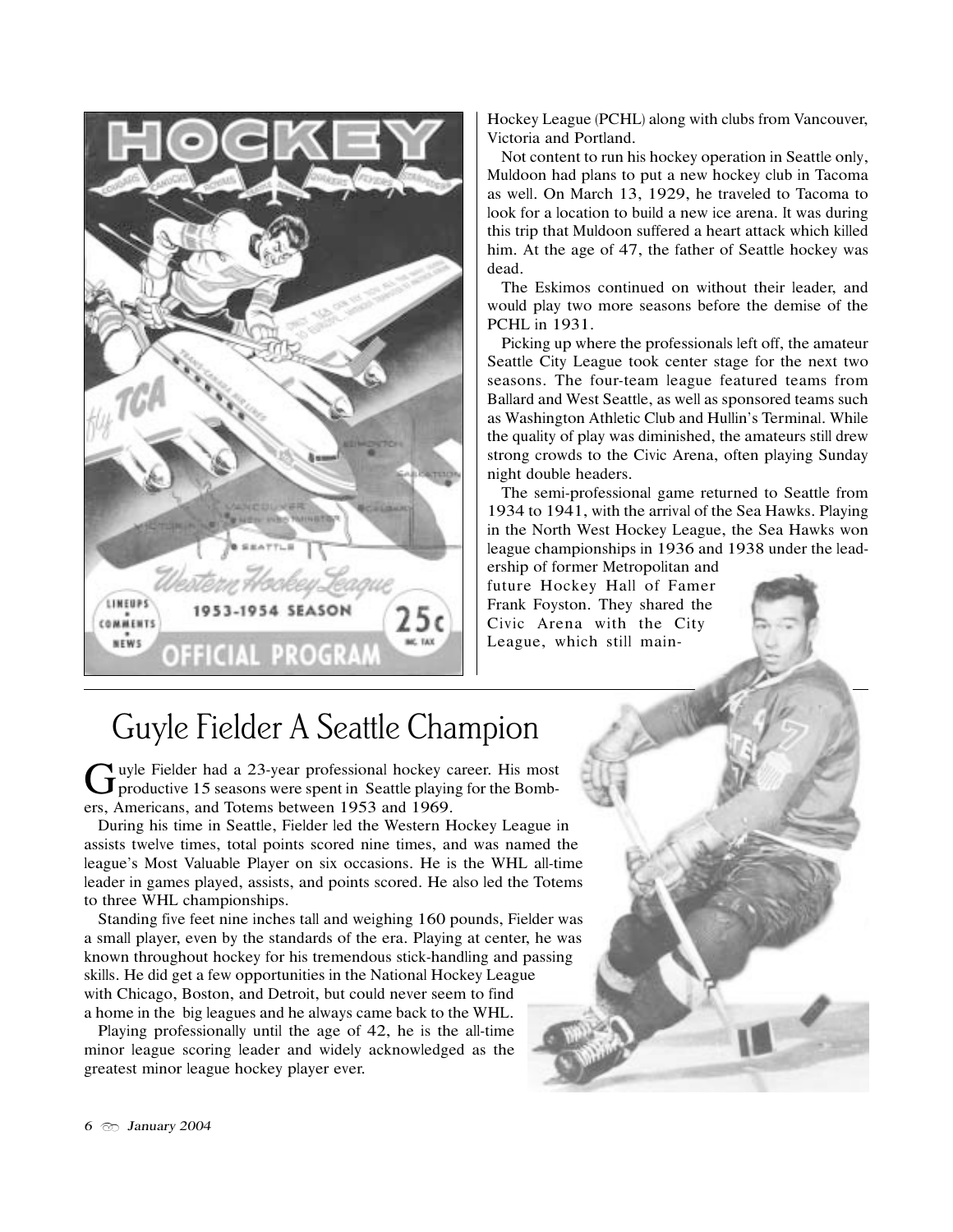

Seattl<sup>e</sup> Ironme<sup>n</sup> pl<sup>a</sup>yer<sup>s</sup> (lef<sup>t</sup> <sup>t</sup><sup>o</sup> <sup>r</sup>ight) Sta<sup>n</sup> Maxw<sup>e</sup>ll, Freckle<sup>s</sup> Littl<sup>e</sup>, Jack Jackson, <sup>a</sup>nd Jo<sup>e</sup> Bell <sup>s</sup>ing All I Wan<sup>t</sup> fo<sup>r</sup> Christma<sup>s</sup> i<sup>s</sup> <sup>m</sup>y Tw<sup>o</sup> Fron<sup>t</sup> Teeth" i<sup>n</sup> 1951.

tained a <sup>s</sup>trong following.

The <sup>s</sup>tart of World War II in 1941 put semi-pro hockey on hold as all able bodied men entered the service. The City League continued to operate, made up mostly of older player<sup>s</sup> and some former professional<sup>s</sup> who worked in local war industries.

In the fall of 1944, a new amateur league was formed and it took the name of one of it<sup>s</sup> predecessor<sup>s</sup> – the Pacifi<sup>c</sup> Coast Hockey League. <sup>D</sup>uring the first year of the new league, the Seattle Ironmen would win the regular season title and earn the right to play the Boston Olympics of the Eastern Hockey League for the U.S. Amateur Hockey Association championship. After losing the first two games in Seattle, the Ironmen regrouped and defeated Boston in four <sup>s</sup>traight games to take the amateur championship.

#### Third Period – 1948 to 1975

Hockey has alway<sup>s</sup> been a rough game, but the professional minor leagues from the late 1940s into the 1960s were especially violent. The player<sup>s</sup> wore little protective gear, no helmets, and the goalies didn't even wear face protection.

Fight<sup>s</sup> between player<sup>s</sup> were common. To top it off,

there was no <sup>g</sup>lass or fencing to separate the fans from the players, and sometimes fans and players got into physical altercations.

In one famou<sup>s</sup> incident that took place in 1951, three player<sup>s</sup> from the Tacoma Rocket<sup>s</sup> <sup>c</sup>limbed over the board<sup>s</sup> (still wearing their <sup>s</sup>kates!) and chased a Seattle heckler from hi<sup>s</sup> seat. The case continued down the aisle and out into the lobby before the fan finally escaped the building and the players returned to the ice.

Prior to the <sup>s</sup>tart of the 1952-53 season, the PCHL changed it<sup>s</sup> name to the Western Hockey League (WHL) and the Ironmen, under new ownership, changed their name to the Seattle Bombers. The name change didn't help the team in the <sup>s</sup>tandings, however, as the Seattle franchise suffered through five losing season in the first <sup>s</sup>ix year<sup>s</sup> after attaining professional <sup>s</sup>tatus.

The only bright spot was the play of a 22-year-old center named Guyle Fielder who first played in Seattle for the Bomber<sup>s</sup> during the 1953-54 campaign. Little did anyone know how <sup>s</sup>ignificant he would become in the future <sup>s</sup>uccess of hockey in Seattle.

Poor play on the ice resulted in lagging attendance, and the Bomber<sup>s</sup> withdrew from the WHL prior to the 1954- 55 season in an effort to regroup financially. The team